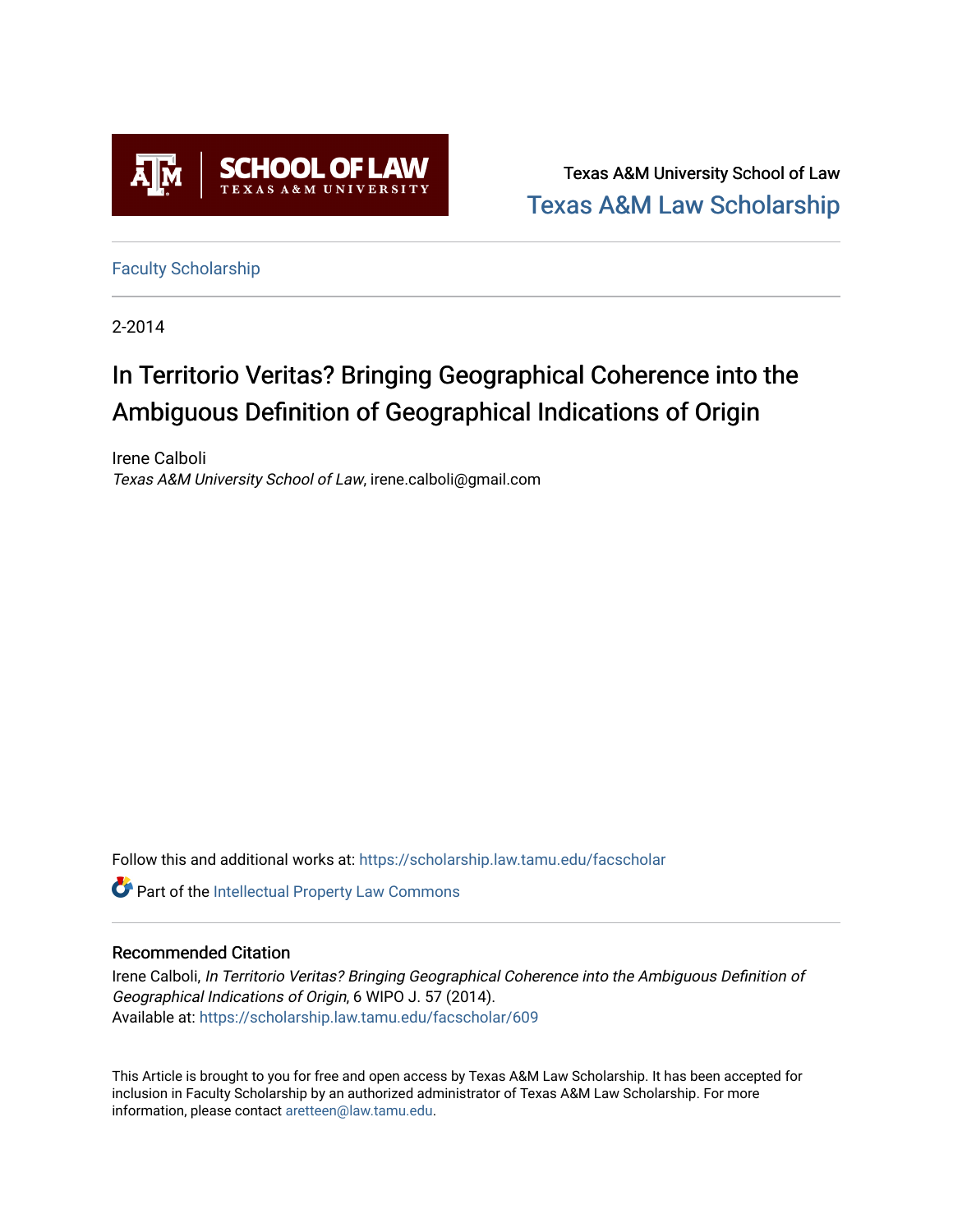# *In Territorio Veritas***: Bringing Geographical Coherence in the Definition of Geographical Indications of Origin under TRIPs**

## **Irene Calboli\***

*Professor of Law, Marquette University Law School; Visiting Professor, Faculty of Law, National University of Singapore*

 $G$  Geographical indications; Treaty interpretation; TRIPs

### **Introduction**

In this article, I touch upon a topic that remains highly controversial in international intellectual property law—the legal protection of geographical indications of origin (GIs): Chianti wine, Champagne sparkling wine, Gorgonzola cheese, Parma ham, Darjeeling tea, Colombian coffee, and other terms that indicate (or are supposed to indicate, as I will develop in this article) the geographical origin of the products they identify. In line with the theme of this special issue of the *WIPO Journal*, I focus on the requirement of "geographical origin" upon which the protection of GIs has been historically built and is generally justified.<sup>1</sup> In particular, I question the ambiguity that characterises the current definition of GIs under art.22(1) of the Agreement on Trade-Related Aspects of Intellectual Property Rights (TRIPs), which does not require that products originate entirely from their GI-denominated regions to enjoy GI protection as long as the quality, characteristic or reputation of the products at issue can be "essentially" attributed to those regions.

More specifically, as I elaborate in this article, under the current language of art.22(1), the makers of Chianti wine in Tuscany can legitimately use grapes from outside the Chianti region and label their wines with the Chianti GI as long as the products' quality, characteristics or reputation remain essentially attributable to the Chianti region.<sup>2</sup> Similarly, producers of GI-denominated cheeses, coffees, teas, and so forth can lawfully use the relevant GIsregardless of whether the product ingredients orsteps of production entirely originate in the GI-denominated regions, again as long as the overall quality, characteristics, or reputation of the products can be essentially attributed to those regions. Perhaps not surprisingly—and likely the reason behind the TRIPs provision—turning to outside regions as partial sources of product

For a detailed description of the production requirements for Chianti, see Tomer Broude, "Taking 'Trade and Culture' Seriously: Geographical Indications and Cultural Protection in the WTO" (2005) 26 U. Pa.J. Int'l Econ. L. 623, 666–667. See also Tim Josling, "The War on Terroir: Geographical Indications as a Transatlantic Trade Conflict" (2006) 57 J. Agric. Econ. 337.

(2014) 6 W.I.P.O.J., Issue 1 © 2014 Thomson Reuters (Professional) UK Limited and Contributors 57

<sup>\*</sup> I thank the participants at the 11th Asian Law Institute Conference "Balancing Tradition and Modernization", University of Malaya, Kuala Lumpur, Malaysia, May 29–30, 2014, for their questions and feedback on an earlier draft of this article and the Centre for Asian Legal Studies, Faculty of Law, National University of Singapore, for supporting my attendance at the Conference. I also thank Ahmed Abdel Latif, Tomer Broude, Margaret Chon, Rosemary Coombe, Christine Haight Farley, Susy Frankel, Daniel Gervais, Ng-Loy Wee Loon and Peter Yu for thoughtful conversation on my research in this area. In particular, I am grateful to Jane Ginsburg for her insightful comments, which led me to refine the argument that I develop in this article. As always, any mistakes and omissions are mine only. The same applies to the opinions expressed in this article.

<sup>1</sup> The literature on this topic is extensive. e.g. Michael Blakeney, *The Protection of Geographical Indications: Law and Practice* (Cheltenham: Edward Elgar Publishing, 2014), p.1; Dev Gangjee, *Relocating the Law of Geographical Indications* (Cambridge: Cambridge University Press, 2012), p.1; Rosemary J. Coombe and Nicole Aylwin, "Bordering Diversity and Desire: Using Intellectual Property to a Mark Place-Based Products" (2011) 43 *Environment and Planning* 2027, 2027–2029; Christophe Geiger, Daniel J. Gervais, Nobert Olzak and Vincent Ruzek, "Towards a Flexible International Framework for the Protection of Geographical Indications" (2010) 1 WIPO J. 147, 157–158; Daniele Giovannucci, Tim Josling, William Kerr, Bernard O'Connor and May T. Young, *Guide to Geographical Indications: Linking Products and Their Origins* (Geneva: International Trade Center 2009). For more critical discussions, see Justin Hughes, "Champagne, Feta, and Bourbon: The Spirited Debate about Geographical Indications" (2006) 58 Hastings L.J. 299, 305; Kal Raustiala and Stephen R. Munzer, "The Global Struggle Over Geographic Indications" (2007) 18 Eur. J. Int'l L. 337, 359–360.<br><sup>2</sup> For a detailed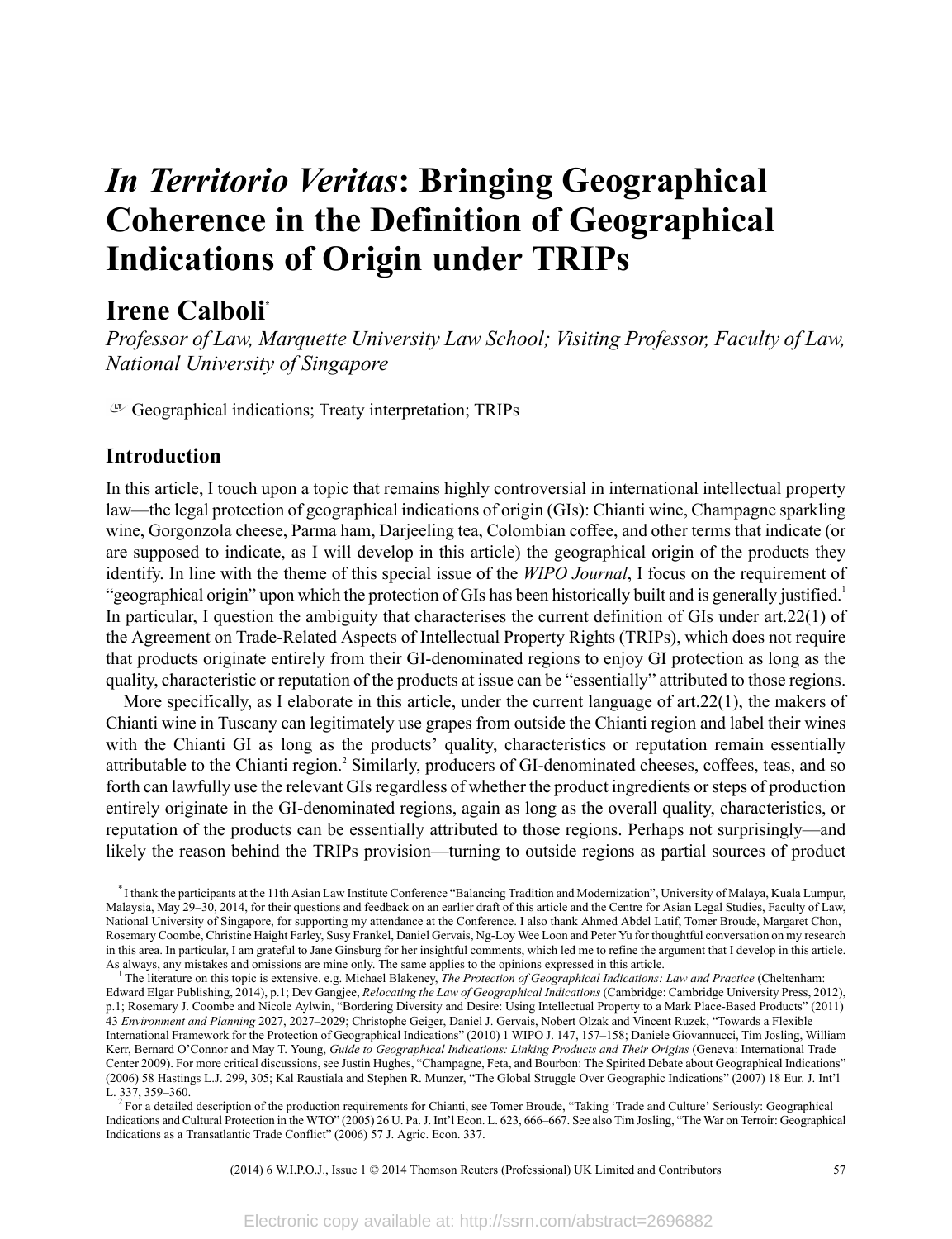ingredients and manufacturing steps has become increasingly common among GI producers during the past decades. On the one hand, this permits the production of more GI-denominated goods (at times for a lesser cost than using local ingredients and labour) in order to meet greater demands. On the other hand, it allows for meeting production quantities and requirements even in the face of challenges (e.g. drought, extreme winter, earthquake or other environment-related accidents) that could reduce the availability of local ingredients or labour. Consumers, however, are rarely explicitly informed that GI-denominated products may not originate entirely from the respective GI-denominated regions, and nothing in TRIPs requires the public disclosure of the actual geographical origin of products' ingredients or manufacturing steps. In general, GI-producers may be required to disclose the actual origin of the products' ingredients or manufacturing steps only when such disclosure is legally mandated as a matter of consumer protection or as a safety or technical standard under their respective national laws.

Criticisms of this non-rigorous application of the requirement of "geographical origin" under art.22(1) of TRIPs are not new<sup>3</sup> and have been repeatedly voiced to oppose an expansion of GI protection into other products that would be modelled after the current regime for GIs identifying wines and spirits.<sup>4</sup> In particular, critics have stressed that, despite the argument that GIs aim to protect local products and rural development, this trend of permitting GI producers to partially outsource the production of GI-denominated goods—in terms of both ingredients and labour—indicates that GI protection has become primarily a tool to secure exclusive rights over the attractive power of geographical terms. In this respect, it is well-known that GIs grant a presumption of tradition and high quality, and thisfrequently translatesinto a competitive advantage for GI producers, particularly in high-end sectors of the market. In turn, this can create barriers to entry for competitors.

In my previous scholarship, I have recognised that GIs add value to the products that they identify and this may offer a competitive advantage to their producers, but I have nonetheless concluded that a system of GI protection is more beneficial for economic development than a system in which competitors can freely use geographical terms without a direct connection to the GI-denominated region. In particular, I have highlighted that GIs can benefit local economies, the environment, and the conservation of local culture.<sup>5</sup> Moreover, I have underlined that GIs do not grant an exclusive right over a type of product. Cheese makers in Wisconsin, for example, would remain free to produce and market "mozzarella" and "mozzarella di bufala" even if the United States concedes to the long-held pressure of the European Union (EU) to "claw-back" several geographical names of cheese (currently held to be generic in the United States).<sup>6</sup> Equally as relevant, TRIPs permits competitors to use GIs in descriptive contexts (e.g. comparative advertising) and to name their products as a "style", "like" or "type" of GI-related product in several

(2014) 6 W.I.P.O.J., Issue 1 © 2014 Thomson Reuters (Professional) UK Limited and Contributors

<sup>3</sup> For a detailed overview of the debates that led to the adoption of art.22(1) of TRIPs, see Gangjee, *Relocating the Law of Geographical Indications* (2012), pp.185–237.

<sup>4</sup> TRIPs Agreement art.24(1). See also Felix Addor and Alexandra Grazioli, "Geographical Indications beyond Wines and Spirits—A Roadmap for a Better Protection for Geographical Indications in the WTO TRIPS Agreement" (2002) 5 J. World Intell. Prop. 865, 867; Emily C. Creditt, "Terroir vs. Trademarks: The Debate over Geographical Indication and Expansions to the TRIPS Agreement" (2009) 11 Vand. J. Ent. & Tech. L. 425, 427.

<sup>5</sup> Dev Gangjee, "Geographical Indications and Cultural Heritage" (2012) 4 WIPO J. 92; Anselm Kamperman Sanders, "Incentives for Protection of Cultural Expression: Art, Trade and Geographical Indications" (2010) 13 J. World Intell. Prop. 81; Toshiyuki Kono, "Geographical Indication and Intangible Cultural Heritage" in Benedetta Ubertazzi and Esther Muñiz Espada (eds), *Le Indicazioni di Qualità degli Alimenti* (Milan: Giuffre Editore, 2009), p.289.

<sup>&</sup>lt;sup>6</sup> In March 2014, the European Union requested that the United States cease using names of cheeses that are protected by GIs in Europe but are considered generic in the US as part of the negotiations for the Trans-Atlantic Trade and Investment Partnership. The controversies on this topic were widely reported by the press. "Say Bye Bye to Parmesan, Muenster and Feta: Europe Wants Its Cheese Back" *The Guardian*, March 11, 2014. On March 14, 2014, a bipartisan group of US senators wrote to the US Secretary of Agriculture and the United States Trade Representative urging them to resist the European Union's request due to its negative impact on the local industry. Letter from Senators Charles E. Schumer and Pat Toomey to Tom Vilsack, Secretary of Agriculture, and Michael Froman, United States Trade Representative, March 11, 2014, available at *http://www.portman .senate.gov/public/index.cfm/files/serve?File\_id=79c9296b-a7a7-482e-8c3f-60fd9bd77fa9* [Accessed October 22, 2014]. The European Union recently succeeded on a similar claim as part of the negotiation for the EU-Canada Trade Agreement (CETA). The (leaked) version of the agreement is available at *http://www.tagesschau.de/wirtschaft/ceta-dokument-101.pdf* [Accessed October 22, 2014]. See also Jason Langrish, "Say 'cheese' on Canada-EU Trade Deal" Financial Post, August 19, 2014, available at *http://business.financialpost.com/2014/08/18/say-cheese-on-canada-eu-trade-deal/* [Accessed October 22, 2014].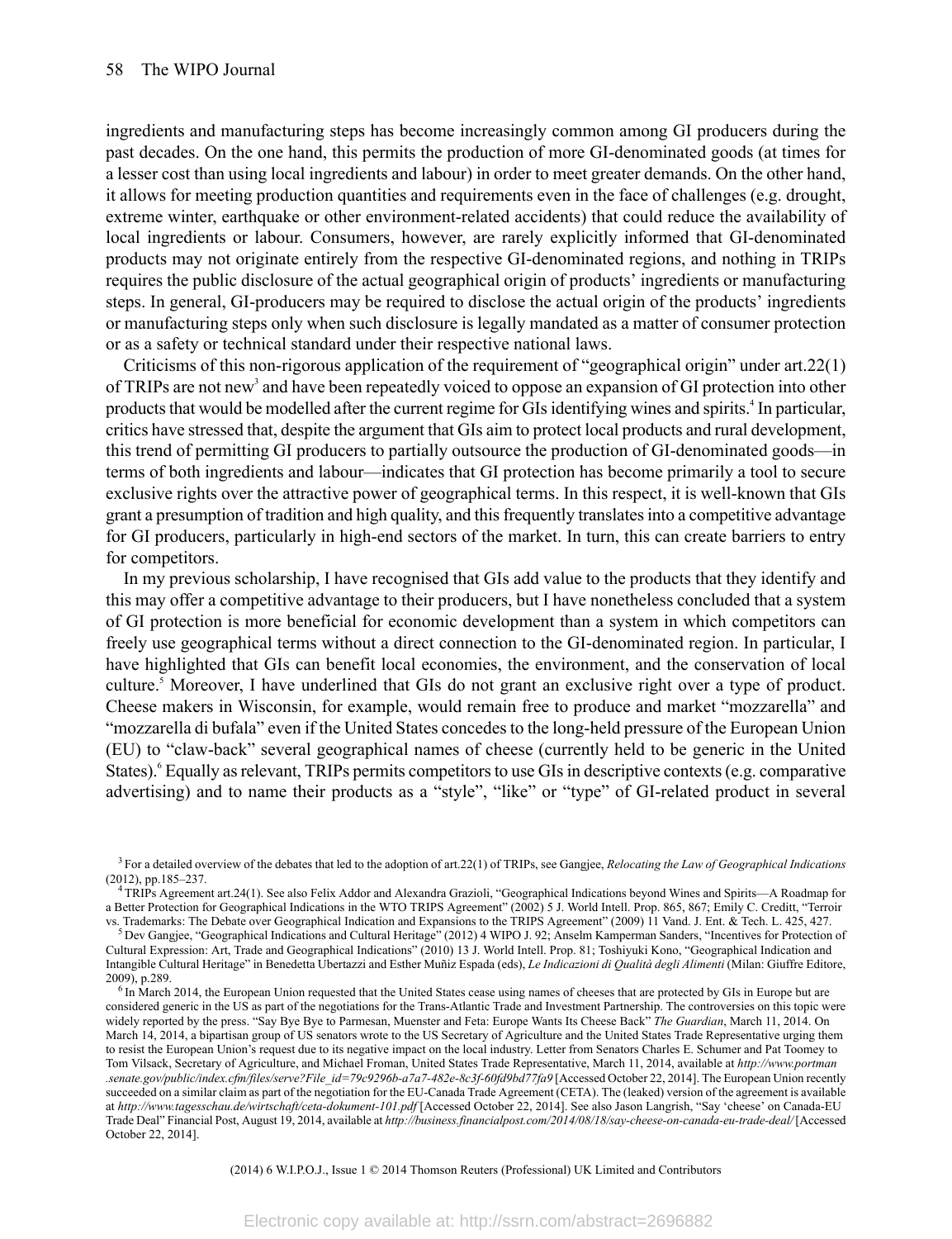circumstances—the only exception to this general rule are GIs identifying wines and spirits.<sup>7</sup> Still, in my writing I have expressed scepticism over GI protection when the products at issue are not grown or manufactured entirely or nearly entirely in the GI-denominated territory. In these cases, I have argued that GI protection indeed may transform into an unjustified anticompetitive subsidy as well as a tool for potential consumer confusion, or even deception.<sup>8</sup>

In this article, I further bring my scepticism to what I call "ambiguous geographical origin" of GIs and advocated against the misuse, or misinterpretation, of the terms "geographical origin" in art.22(1) of TRIPs. More specifically, I expose the partial inconsistency between the legal definition under TRIPs and the dictionary definition of the terms "geographical" and "origin". In this respect, I point out that, from a strictly linguistic standpoint, the term "geographical", in its variation as "geographic", is defined as "of or relating to geography" and as "belonging to or characteristic of a particular region".<sup>9</sup> Likewise, the word "origin" is defined as "the point at which something begins or rises or from which it derives".<sup>10</sup> Based on these definitions, I note that art.22(1) of TRIPs essentially misuses, or at least misinterprets, the notion of the terms "geographical" and "origin" and expands the scope of GI protection beyond the meaning of these terms. This departure from a literal interpretation contributes to granting exclusive rights to GIs beyond the original rationale for protection, which remains protecting GIsfor the information they convey to the public about products' geographical origin and as incentives for investment in local economies.

In this article, I argue that this should not be permitted and that the definition and protection of GIs should return to coherently identifying products' "geographical origin". My argument in favour of this narrower approach is threefold. First, as noted by GI critics, GIs become an unjustified barrier to entry in the market, and a disguised subsidy, when they do not fully reflect the geographical origin of the products that they identify. Secondly, the use of GIs on products not fully locally grown or made becomes a source of misinformation for the consumers that rely on the GI as a source of geographical information, and a potential source of negative reputation for producers that operate within the GI-denominated region when the former products are of lesser or different quality, or pose a safety or health-related issue. Finally, adopting a stricter territorial approach could be the much-needed solution for bringing back legitimacy to the international debate over GIs. As I note in this article, GIs are and remain an important tool for economic and cultural development—finding a compromise like the one advocated in this article could perhaps move forward the gridlocked international agenda on GI protection.

#### **Adding "reputation" to (already) ambiguous geography: Exposing the incoherence of the definition of geographical indications of origin under TRIPs**

A contribution on GIs seems to fit well in a special issue of the *WIPO Journal* dedicated to the topic of intellectual property and geography. As reflected directly from their name, GIs are one of the most noticeable expressions of the notion of geography in intellectual property law—at least in its definition as "geographical origin".<sup>11</sup> In particular, even though they remain a controversial type of intellectual property right, GIs are protected under TRIPs precisely because they identify the geographical areas from which certain products originate and from which these products derive their quality, characteristics and

<sup>&</sup>lt;sup>7</sup> Irene Calboli, "Of Markets, Culture, and Terroir: The Unique Economic and Culture-Related Benefits of Geographical Indications of Origin" in Daniel Gervais (ed.), *Research Handbook in International Intellectual Property* (Cheltenham: Edward Elgar Publishing) (forthcoming).

<sup>8</sup> Calboli, "Of Markets, Culture, and Terroir" in Gervais (ed.), *Research Handbook in International Intellectual Property* (forthcoming).

<sup>9</sup> *Merriam Webster's Collegiate Dictionary*, 11th edn (Springfield: Merriam-Webster Inc, 2009), p.523. "Geography" is defined as "a science that deals with the description, distribution, and interaction of diverse physical, biological, and cultural features of the earth's surface" and "the geographic features of an area". *The Oxford Dictionary* defines "geographical" as "related to geography" and "geography" as "the nature and relative arrangement of places and physical features". *Oxford Dictionary of English*, 2nd edn (Oxford: Oxford University Press 2003), p.723.

<sup>10</sup> *Merriam Webster's Collegiate Dictionary* (2009), p.875. A very similar definition is offered by the *Oxford Dictionary*, which defines "origin" as "the point or place where something begins, arises, or is derived". *Oxford Dictionary of English* (2003), p.1242.

<sup>11</sup> *Merriam Webster's Collegiate Dictionary* (2009), p.523. In this article I do refer to "geography" in a literal sense. I remain aware, however, that the interpretation of the notion of "geography" as scientific discipline remain more nuanced than its literal dictionary definition.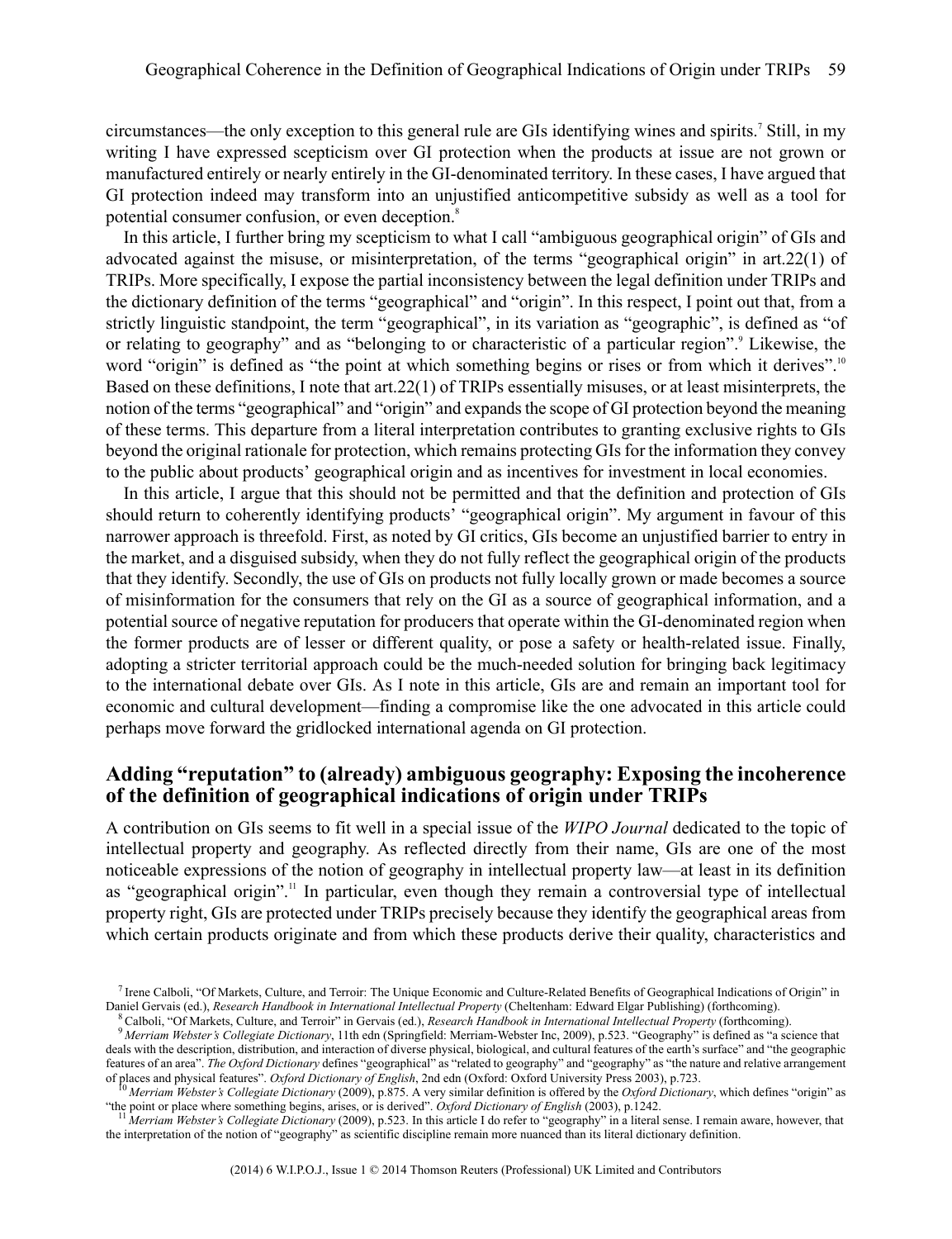reputation.<sup>12</sup> More specifically, GI protection extends to those producers who utilise the geographical namesin order to signal a certain geographical origin, based on the assumption that only products originating from those areas should be identified by those names, lest consumers be confused. Beyond the names of geographical localities and regions, the same principles apply to those products whose names have become associated with a specific locality even though those names are not geographical names—Feta cheese is perhaps the most famous (and contested) example of this type of GI. With respect to GIs identifying wines and spirits, the protection granted under TRIPs is greater and encompasses protection from the usurpation of GIs by third parties, even in the absence of consumer confusion.

As I have analysed before, protection for GIs originates, historically, from the French concept of *terroir*, which indicates a deep connection with the land from which the products derive not only in terms of the actual geological, meteorological, and other similar factors, but also in terms of the unique qualities derived from the local human factor.<sup>13</sup> Following this tradition, GI protection has been primarily discussed in the context of agricultural and food-related products, including wine and spirits.<sup>14</sup> But over time, GI protection has also become increasingly important for non-agricultural goods, such as artisanal artefacts and traditional design products, both in developed and developing countries.<sup>15</sup> In an increasingly globalised and interconnected world, GIs play an important role in promoting local economies as well as local culture and traditions among different consumers in different countries. In particular, by identifying a product's geographical origin, GIs educate consumers about the commercial and traditional strengths of a locality while both capitalising on and enhancing the locality's goodwill. For these reasons, attention to GIs has grown considerably in recent years in developing countries as well.<sup>16</sup>

From a theoretical standpoint, however, the protection of GIs remains fundamentally linked to the notion of geographical origin. The importance of the geographical link between GI-denominated areas and GI-denominated productsis also directly reflected in TRIPs and in the international treaty anticipating TRIPs, the Lisbon Agreement for the Protection of the Appellations of Origin and Their International Registrations (Lisbon Agreement).<sup>17</sup> Hence, a closer look into the controversies surrounding the GI debate reveals a partially different application of the notion of "geographical origin" to GI protection—namely, that GI protection seems to increasingly lean towards a growing trend aimed at exploiting the commercial value (i.e. the reputation) of GIs, at the expense of geographical accuracy, that is, regardless of whether GIs still provide accurate information about the geographical origin of the products.

Despite the possible arguments favouring an expansive interpretation of the notion of GIs, this trend is nonetheless problematic. As I noted in the introduction, the literal definition of the terms "geographical" and "origin" encapsulates a much stricter notion of "geographical origin" than the one that has ultimately become widely accepted with TRIPs. In particular, the word "geographical" is defined as something

<sup>12</sup> For a summary of the arguments in favour of GI protection, see Calboli, "Of Markets, Culture, and Terroir" in Gervais (ed.), *Research Handbook in International Intellectual Property* (forthcoming).

<sup>13</sup> Calboli, "Of Markets, Culture, and Terroir" in Gervais (ed.), *Research Handbook in International Intellectual Property* (forthcoming).

<sup>14</sup> e.g. Matt Kramer "The Notion of Terroir" in Friz Allhoff (ed.), *Wine & Philosophy: A Symposium on Thinking and Drinking* (Oxford: Blackwell Publishing, 2007), p.225: Cornelis van Leeuwen and Gerard Seguin, "The Concept of Terroir in Viticulture" (2006) 17 J. Wine Res. 1; James E. Wilson, Terroir: The Role of Geology, Climate, and Culture in the Making of French Wines (Berkeley: University of California Press, 2004), p.4. See also Gangjee, *Relocating the Law of Geographical Indications* (2012), pp.80–93.

Rosemary J. Coombe and Nicole Aylwin, "Marks Indicating Conditions of Origin in Rights-Based Sustainable Development" (2014) 47 U.C. Davis L. Rev. 753; Madhavi Sunder, "IP3" (2006) 59 Stan. L. Rev. 257, 298. See also "Study for Geographical Indication Protection for Non-Agricultural Products in the Internal Market" (2013), available at *http://ec.europa.eu/internal\_market/indprop/docs/geo-indications/130322\_geo-indications-non -agri-study\_en.pdf* [Accessed October 22, 2014]. In July 2014, the European Commission started a public consultation to evaluate the opportunity to extend GI protection to non-agricultural products.

<sup>&</sup>lt;sup>16</sup> Rosemary J. Coombe, Sarah Ives and Daniel Huizenga, "Geographical Indications: The Promise, Perils and Politics of Protecting Place-Based Products" in Matthew David and Deborah Halbert (eds), *Sage Handbook on Intellectual Property* (London: Sage Publications, 2014); Dwijen Rangnekar, *The International Protection of Geographical Indications: The Asian Experience*, p.19, available at *http://www.iprsonline.org/unctadictsd/dialogue /docs/Rangnekar\_2004-11-08.pdf* [Accessed October 22, 2014].

<sup>17</sup> Other relevant international instruments are the Madrid Agreement for the Repression of False and Deceptive Indications of Source and art.10*bis* of the Paris Convention for the Protection of Industrial Property (Paris Convention). Irene Calboli, "Expanding the Protection of Geographical Indications of Origin under TRIPs: "Old" Debate or "New" Opportunity?" (2006) 10 Marq. Intell. Prop. L. Rev. 181, 184.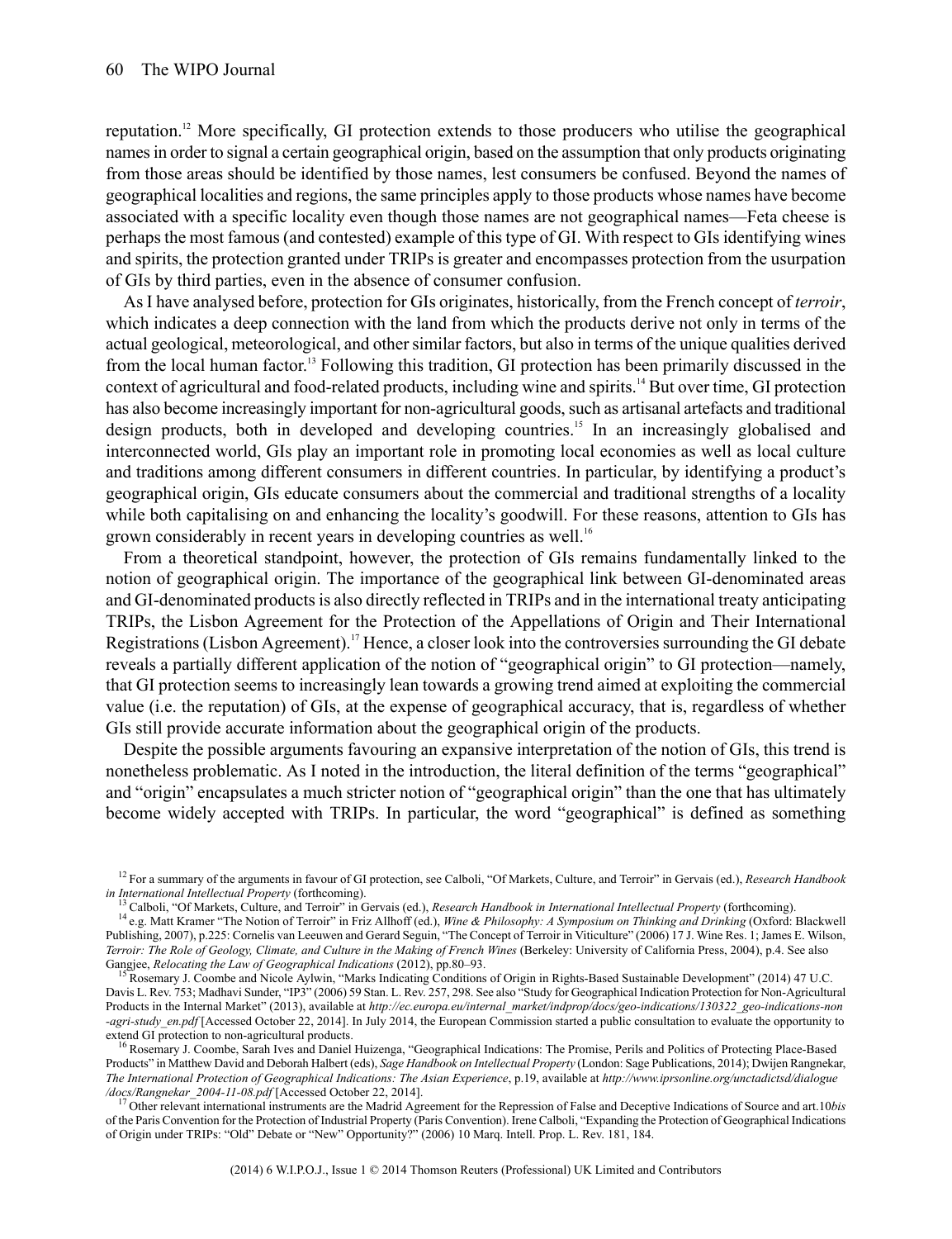"belonging to or characteristic of a particular region"<sup>18</sup> while the word "origin" is defined as the "the point" at which something begins or rises or from which it derives".<sup>19</sup> To a large extent, this stricter definition of geographical origin was well reflected in the traditional concept of *terroir*—a concept to which GI supporters continue to refer to support the idea that the natural and human conditions of the GI-denominated regions are inimitable anywhere else, and thus only GIs producers are permitted to use the GI in their product name. Yet, as Justin Hughes provocatively but correctly stated, these beliefs "about terroir run deep", but not "too deep",<sup>20</sup> and the story of GIs has increasingly shown that the same GI producers who invoke the uniqueness of *terroir* do not seem to hesitate to adopt a looser approach with respect to their own products. In particular, while loudly condemning third parties for using geographical names on products originating from outside the GI-denominated regions, GI producers have increasingly turned to outside sources to purchase raw materials or other product ingredients, and have even lobbied national and international legislators in order to legalise this trend.

As expected, this non-rigorous geographical approach has been labelled as hypocritical and the tension between a stricter and more flexible definition of "geographical origin" has adversely affected the international GI debate. To a certain extent, this controversy over a stricter and more flexible approach to the notion of geographical origin was not new to the negotiations leading to the adoption of TRIPs. Several decades earlier, in 1958, art.2(1) of the Lisbon Agreement<sup>21</sup> had already introduced the idea that "appellations of origin" could be the

"geographical name[s] of a country, region, or locality, which serve to designate a product originating therein, the quality and characteristics of which are due *exclusively or essentially* to the geographical environment, including natural and human factors".

Under special interest pressures (primarily from developed countries) and in context of greater trade negotiation (in which countries and corporations were also promoting fewer barriers to trade and fewer subsidies), the final version of art.22(1) of TRIPs confirmed that products do not need to entirely originate from their GI-denominated regions to enjoy protection. As Dev Gangjee has explained, TRIPs went even further and blended the concept of "essential" (no longer "exclusive") *terroir* with the increasingly relevant (and lucrative) concept of "GI reputation"—that is, the attractive power that geographical names can exert when applied to products for sale in the marketplace.<sup>22</sup> Ultimately, art.  $22(1)$  of TRIPs settled on a compromising (as much as incoherent) definition of GIs as:

"indications which identify a good as originating in the territory of a Member, or a region or locality in that territory, where a given quality, reputation or other characteristic of the good is *essentially* attributable to its geographical origin".<sup>23</sup>

As a result, GI producers were given full licence to partially deviate from producing their products entirely in GI-denominated regions,<sup>24</sup> while still retaining exclusive rights on the GIs and, in turn, the possibility to enforce these rights against third parties.<sup>25</sup> Moreover, with the elimination of the word

<sup>18</sup> *Merriam Webster's Collegiate Dictionary* (2009), p.523.

<sup>19</sup> *Merriam Webster's Collegiate Dictionary* (2009), p.875.

<sup>&</sup>lt;sup>20</sup> Hughes, "Champagne, Feta, and Bourbon" (2006) 58 Hastings L.J. 299, 307.

<sup>&</sup>lt;sup>21</sup> Before the adoption of the Lisbon Agreement, the Madrid Agreement offered protection against misleading and confusing uses of indications of source in art.1(1). In particular, art.1(1) refers to "goods bearing a false or deceptive indications by which one of the countries to which this Agreement applies, or a place situated therein, is directly or indirectly indicated as being the country or place of origin". For a detailed overview, see Gangjee,

Relocating the Law of Geographical Indications (2012), pp.65–74.<br><sup>22</sup> See Gangjee, Relocating the Law of Geographical Indications (2012), p.214 (citing World Intellectual Property Organization (WIPO), "The Definition of Geographical Indications", October 1, 2002, SCT/9/4, para.4).

<sup>&</sup>lt;sup>23</sup> The definition in TRIPs was certainly influenced by the definition adopted by WIPO, which defines GIs as "sign[s] used on goods that have a specific geographical origin and possess qualities, reputation or characteristics that are essentially attributable to that origin". WIPO, "Overview of Geographical Indications", available at *http://www.wipo.int/geo\_indications/en/* [Accessed October 22, 2014].

<sup>24</sup> Gangjee, *Relocating the Law of Geographical Indications* (2012), p.214.

<sup>&</sup>lt;sup>25</sup> TRIPs Agreement art.22(2).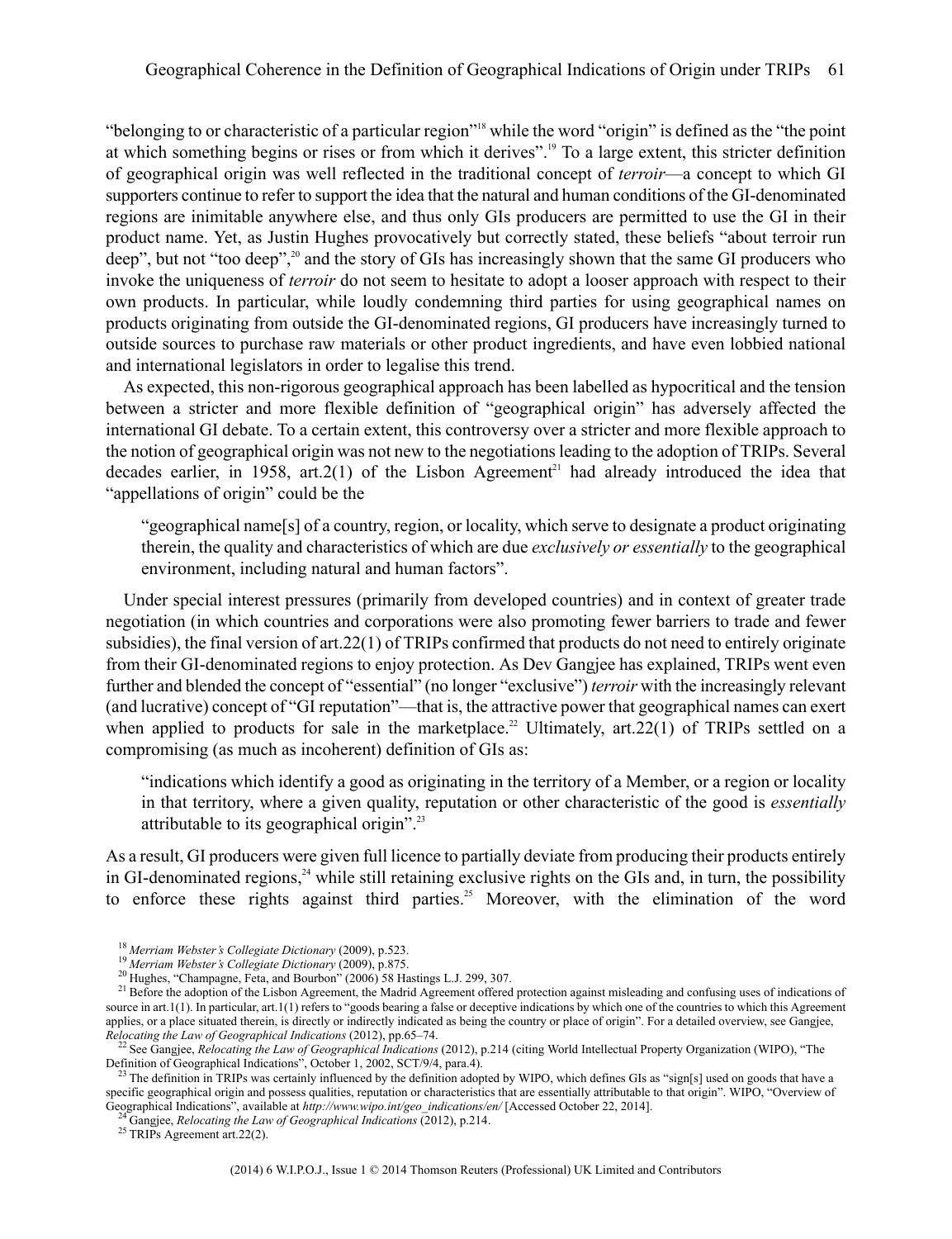"exclusively"—though present in the Lisbon Agreement—TRIPs seemed to have validated the idea that GI-denominated products would merely "essentially"—but no longer "exclusively"—originate from their typical localities.

In a world in which agricultural subsidies are increasingly denounced as anticompetitive, the protection of well-known geographical names offers GI producers an important alternative to these subsidies while continuing to secure "some monopoly rent" against similar products grown or produced by competitors that are located outside these areas (usually in other countries).<sup>26</sup> Not surprisingly, corporate forces and national interests have been solidly behind the designing of the more flexible approach to the protection and regulation of GIs ultimately adopted by TRIPs. The same constituencies have heavily lobbied for the expansion of GI protection in advocating the adoption of the anti-usurpation protection now granted to wines and spirits for all types of GIs—both as part of the Development Agenda of the World Trade Organization (WTO), $^{27}$  as well as part of bilateral and plurilateral free trade agreements.<sup>28</sup>

Hence, when producers turn to outside resources to take advantage of a partly delocalised production model (that may help to increase production quantities and lower costs), this delocalisation unequivocally breaches what I call the "GI-protection bargain"—the fact that GIs are protected because they inform consumers about the link between the natural and human factors of the GI-denominated areas and the products coming from those areas, and therefore provide economic incentives to invest and maintain economic capital in those same areas. To borrow Dev Gangjee's words, GIs are protected because they "must *actually* provide useful information to consumersin an established market" and for their "*potential*", that is, the possibility to "generate improved incomes and tangible benefits for groups of rural or marginalized groups".<sup>29</sup>

In contrast, when GIs do not accurately reflect the geographical origin of the products, they essentially become marketing tools for local producers and act as unjustified barriers to entry for competitors breaching the quid pro quo that justifies their legal protection.<sup>30</sup> More problematically, as opposed to offering accurate information to consumers, GIs may become vehicles for consumer confusion and deception through the offering of inaccurate information about the products' geographical origin, further leading to misunderstandings of other characteristics, including product safety and health and environmental aspects related to product manufacturing and distribution.<sup>31</sup> In addition, the blame and shame that may incur from any problems with products not fully originating from GI-denominated regions could be erroneously passed along to other products that are entirely produced in their GI-denominated areas.<sup>32</sup> Attempts to distinguish these "problematic" products as not fully originating from GI-denominated regions could further confuse consumers. Thus, product demand for producers in GI-denominated areas could still drop despite the clarification.

As I conclude below, this type of expansion in scope of GI protection should not be accepted because it constitutes a misuse of the rationale behind GI protection, which could lead to the creation of potentially perpetual rights on GIs (whose protection, like trademarks, is not limited in time) without an adequate bargain for the public interests and market competition. Certainly, narrowing the definition of GIs seems like a fight between David and Goliath. Far from being merely the emblem of rural development, GIs are

<sup>26</sup> e.g. Hughes, "Champagne, Feta, and Bourbon" (2006) 58 Hastings L.J. 299, 345.

<sup>&</sup>lt;sup>27</sup> WTO, Declaration on the TRIPS Agreement and Public Health, November 14, 2001, WT/MIN(01)/DEC/2. See also Gail E. Evans and Michael Blakeney, "The Protection of Geographical Indications after Doha: Quo Vadis?" (2006) 9 J. Int'l Econ. L. 575.

<sup>&</sup>lt;sup>28</sup> Recent examples in this respect are the concluded negotiations for a free trade agreement between the European Union and Singapore, and the ongoing negotiations for similar agreements between the European Union and Canada, India, Malaysia, Vietnam, and the United States, respectively. An updated list of the current trade negotiations undertaken by the European Union is available at *http://trade.ec.europa.eu/doclib/docs/2006/december /tradoc\_118238.pdf* [Accessed October 22, 2014].

<sup>29</sup> Gangjee, *Relocating the Law of Geographical Indications* (2012), p.183.

<sup>30</sup> Calboli, "Of Markets, Culture, and Terroir" in Gervais (ed.), *Research Handbook in International Intellectual Property* (forthcoming) (noting that "[t]his may also provide a contractarian normative basis to protect GIs because consumers are more likely to benefit when those conditions are present, an argument that has been made also with respect to trademarks").<br><sup>31</sup> TRIPs Agreement art.22(2).

<sup>32</sup> Calboli, "Of Markets, Culture, and Terroir" in Gervais (ed.), *Research Handbook in International Intellectual Property* (forthcoming).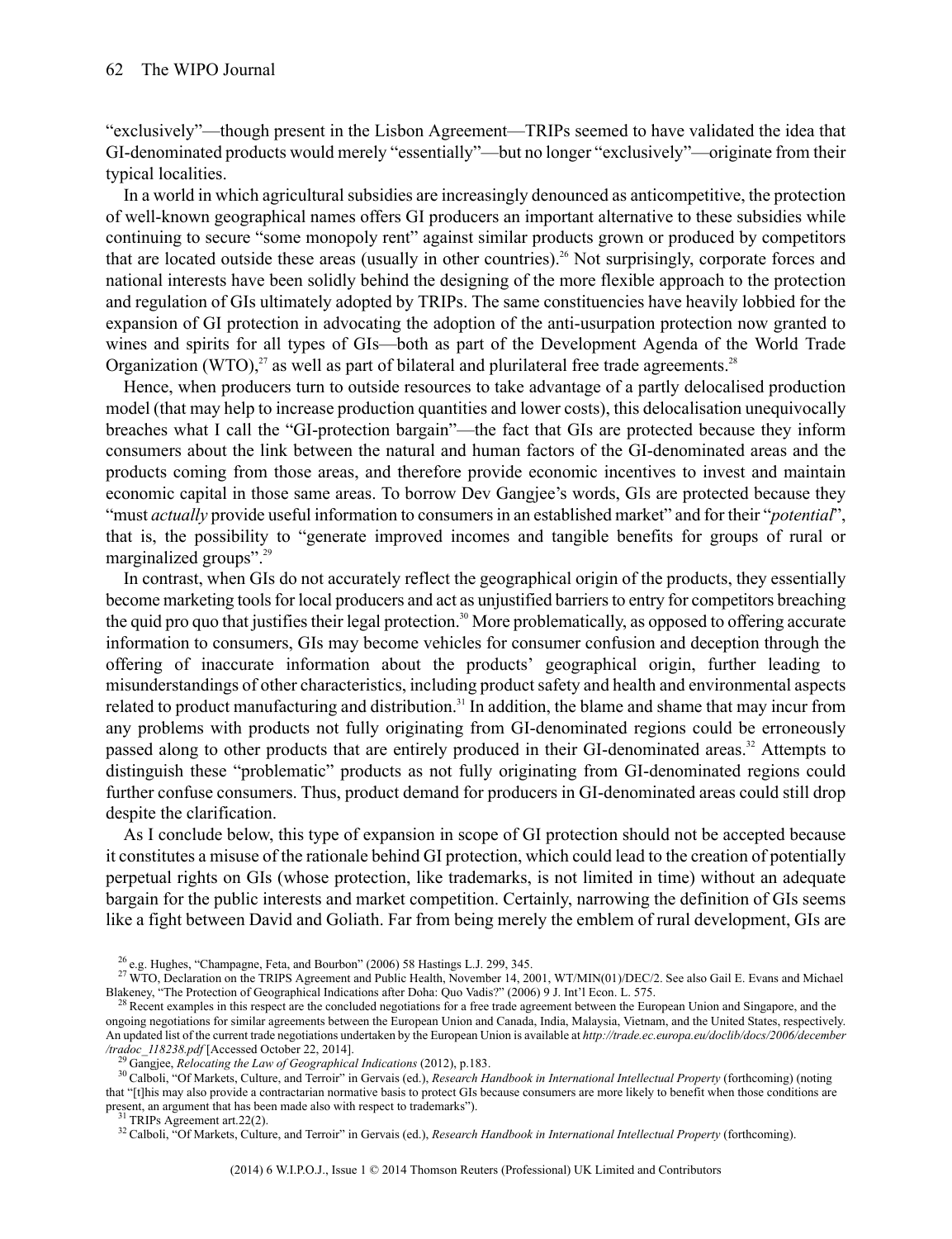also fundamental trade instruments in the global marketplace and promote very large economic interests, as the recent wave of international trade negotiations between the European Union and several other countries to secure exclusive rights on GIs directly exemplifies. Still, it remains crucial to highlight the geographical incoherence currently characterising the definition in art.22(1) of TRIPs and to address this incoherence in order to restore legitimacy to the debate over GI protection. To instead insist on a broader and potentially misleading interpretation of geographical names may undermine local development in the long term as well as dilute the value of GIs generally.

#### *In territorio veritas***: The case for geographical coherence and a literal interpretation of "geographical origin" in art. 22(1) of TRIPs**

As I highlighted above, the criticisms of the broad and incoherent definition of GIs under art.22(1) of TRIPs are certainly on point. The expansion of GI protection beyond the recognised function of GIs as indicators of accurate geographical origin—and, in turn, incentivesfor local development—is an unwelcome development for the intellectual property system. More generally, however, these criticisms should not undermine the relevance of GIs as legitimate intellectual property rights when limited to products that are grown and produced locally in their GI-denominated region. As stated before, GIs represent an important tool for consumer protection and economic development and play a constructive role within the intellectual property system.<sup>33</sup>

Yet, to effectively fulfil this role, GIs cannot be untied from the geographical areas to which they belong—the geographical link remains both the essence of GIs and the only reason why GIs should be protected when applied to commercial products. In contrast to this principle, the primary objective of the corporate lobbyists who have pushed for the more flexible definition in art.22(1) and the introduction of the notion of "reputation" in this definition, is to secure exclusive rights over GIs' "evocative power"<sup>34</sup> in order to gain a competitive market advantage—and to possibly turn to non-local ingredients and labour should the need arise.

This, however, does not have to be the ending chapter of the GI story. On the contrary, the international community should seriously consider a categorical shift away from this misuse of the rationale behind GI protection, by instead adopting a more rigorous and narrower interpretation of the terminology "geographical origin". To this end, in this Part, I highlight that the international community could consider limiting the scope of GI protection to a literal interpretation of these termsto avoid the degeneration of GIsinto absolute rights in geographical names in the absence of accurate geographical contexts, with negative effects on consumers, competition, and the local economies that GIs are supposed to help support.

In this respect, even though difficult to achieve in practice, the international community could amend the text of art.22(1) and adopt a narrower and more geographically coherent definition of GIs, which would be limited to those names that accurately identify the geographical origin of the products to which they are affixed. In particular, the definition in art.22(1) could be realigned with a stricter *terroir* approach by removing product "reputation" from the qualifying elements for GI protection in addition to the quality and characteristics of the products. To emphasise the necessity of a strict link between the geographical area and the GI-denominated product, the word "essentially" could also be removed from the provision. Thus, GIs could be defined as:

"indications which identify a good as originating in the territory of a Member, or a region or locality in that territory, where a given quality or other characteristic of the good is attributable to its geographical origin".

<sup>33</sup> Calboli, "Of Markets, Culture, and Terroir" in Gervais (ed.), *Research Handbook in International Intellectual Property* (forthcoming).

<sup>&</sup>lt;sup>34</sup> Hughes, "Champagne, Feta, and Bourbon" (2006) 58 Hastings L.J. 299, 305.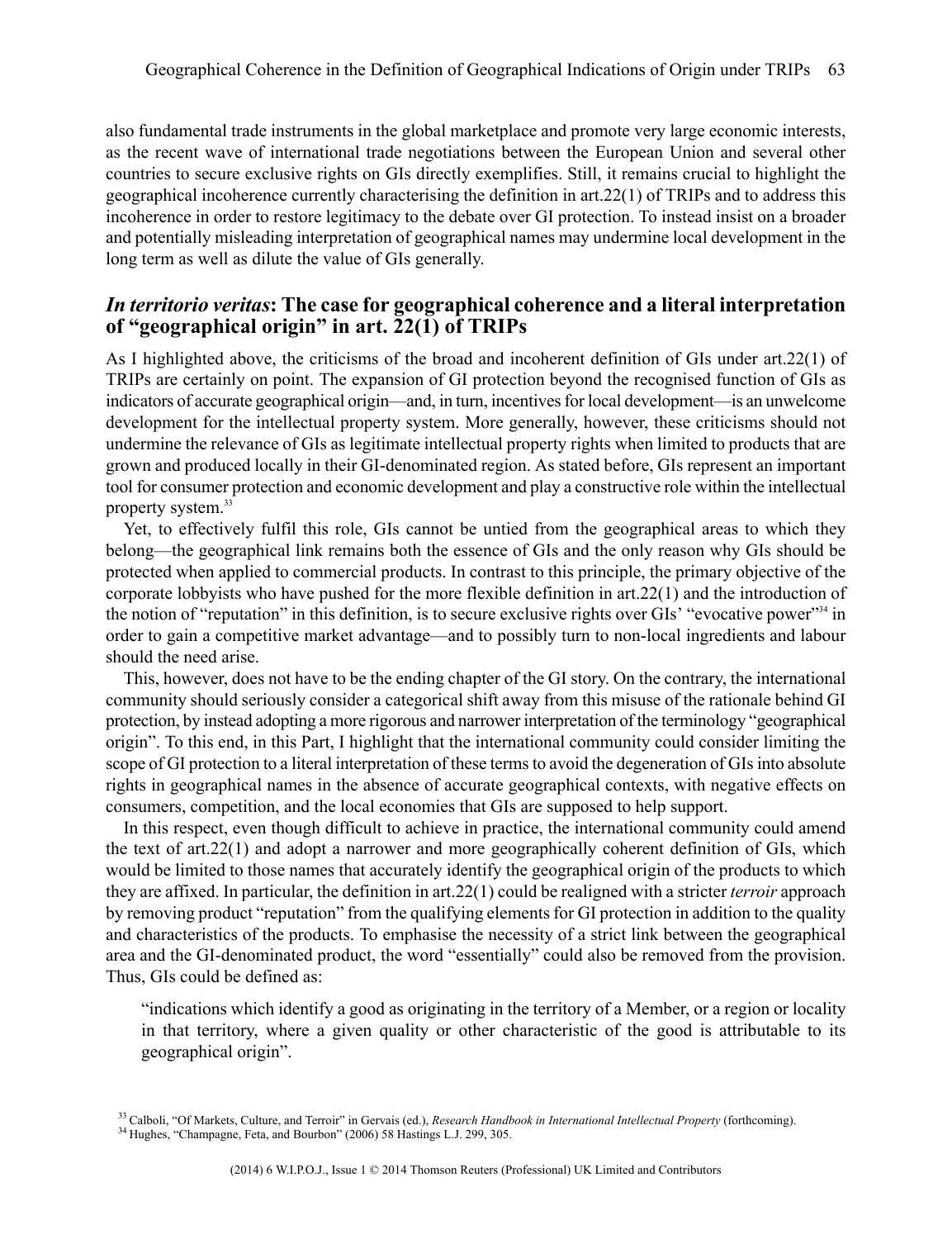Alternatively, the word "essentially" in the current text of art.22(1) could be substituted with "exclusively" or, although less preferred, with the wording "exclusive or essentially" as is currently stated in the Lisbon Agreement. Here again, this language would better reflect that GI protection depends on a very high level of geographical connection between the products and the GI-denominated areas, and generally on an "exclusive" link between these two—"essentially" remaining merely an exception and not the general rule, should the international community prefer the language that is currently used in the Lisbon Agreement.

Still, I am fully aware of the difficulties—technical and political—surrounding the possibility of an amendment to TRIPs.<sup>35</sup> However, a change in this direction remains necessary in order to realign the rationale for GI protection with its application in practice. Moreover, if an amendment to TRIPs is too difficult to pursue at the international level, national legislators could instead consider a stricter interpretation of GIs at the local level.<sup>36</sup> To this end, TRIPs additionally prohibits any misleading use of GIs in art.22(2) and permits "interested parties" to oppose:

"(a) the use of any means in the designation or presentation of a good that indicates or suggests that the good in question originates in a geographical area other than the true place of origin *in a manner which misleads the public as to the geographical origin of the goods".*

The application of GIs to partially de-localised products or to products using ingredients from outside the GI-denominated area could be seen as a violation of this provision—which must be implemented into national laws and not only allows GI producers to oppose the use of geographical names by competitors located outside the region, but also allows consumers and competitors that may be "interested" in opposing any misleading use of GIs by anyone, including GI producers.

In contrast, without renewed attention to this matter, national laws could further broaden the definition and regulation of GIs. In this respect, one of most intricate examples of the regional regulation of GIs is in the European Union. Notably, Council Regulation 1151/2012 on quality schemes for agricultural products and foodstuff defines "protected geographical indications" (PGI) as a name identifying a product:

"(a) originating in a specific place, region or country; (b) whose given quality, reputation or other characteristics is essentially attributable to that geographical origin; and (c) at least one of the production steps of which takes place in the defined geographical area."<sup>37</sup>

The same Regulation offers a more stringent definition for "designation of origin" (PDO) as identifying only products entirely produced in the relevant area,<sup>38</sup> even though the same Regulation allows raw materials—specifically animals, meat and milk—that are used for PDO-designated products recognised in the country of origin before May 1, 2004, to nonetheless originate from outside the relevant geographical area.<sup>39</sup> A similar approach is adopted under Council Regulation  $479/2008$  (Wine Regulation),<sup>40</sup> which defines and regulates PDOs and PGIs for wines, while Council Regulation 119/2008 (Spirits Regulation) $41$  only refers to PGIs for spirits.

Hence, the story of GI protection at the international level does not need to mirror the modern European system.<sup>42</sup> Instead, the international debate should strive for a more coherent position and converge on the

<sup>40</sup> Council Regulation 479/2008 on the common organization of the market in wine, amending Regulations 1493/1999, 1782/2003, 1290/2005, 3/2008 and repealing Regulations 2392/86 and 1493/1999 [2008] OJ L148/1, arts 34(1)(a)–(b) (Wine Regulation).

 $^{41}$  Regulation 110/2008 of January 15, 2008 on the definition, description, presentation, labelling and the protection of geographical indications of spirits drinks and repealing Council Regulation 1576/89 [2008] OJ L39/16, art 15 (Spirits Regulation).

 $42$  I express this critique as an Italian, born and raised in the City of Bologna, which has been repeatedly named the gastronomic capital of Italy. I personally treasure the gastronomic and culinary tradition of Italy, and Europe in general, and I fully believe that a system of GI protection grounded on "geographical origin" would benefit localities more than the current system, which seems targeted primarily towards medium and large agricultural

<sup>35</sup> Calboli, "Of Markets, Culture, and Terroir" in Gervais (ed.), *Research Handbook in International Intellectual Property* (forthcoming).

<sup>36</sup> For a detailed analysis of the French system of appellation of origin, see Gangjee, *Relocating the Law of Geographical Indications* (2012), p.21. <sup>37</sup> Regulation 1151/2012 of November 21, 2012 on quality schemes for agricultural products and foodstuff [2012] OJ L343/1, art.5(2) (Quality Schemes Regulation).

<sup>&</sup>lt;sup>38</sup> Quality Schemes Regulation art.5(1).

<sup>&</sup>lt;sup>39</sup> Quality Schemes Regulation art.5(3).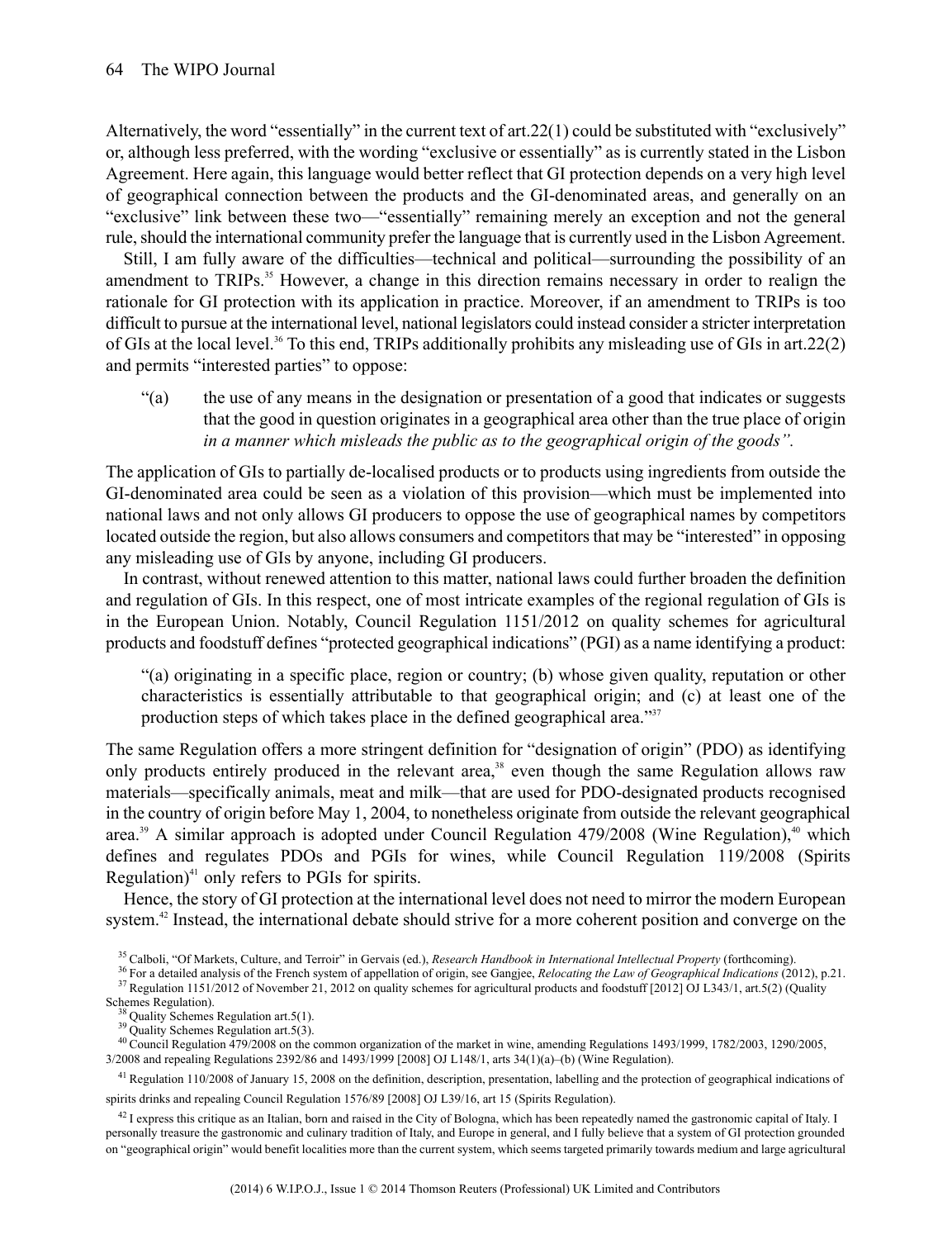theory that GIs ought to be protected based on consumer protection and local incentive theories. In this respect, reframing GI protection within stricter geographical boundaries could also restore the legitimacy of the GI debate—currently plagued by the accusations that GIs are nothing more than disguised subsidies and protectionist instruments—and this in turn could facilitate better re-negotiations on the expansion of GI protection and the creation of an International Registry as provided by art.24(1) of TRIPs.

As noted above, despite the opposition to GIs and the excesses that everyday practice in this area has highlighted, GIs remain a relevant tool for consumer protection and the economic development of localities, in both developed and developing countries. Notably, GIs convey information to consumers as well as promote local production, incentivise local investment, and reward local producers for the high quality of their products, in terms of both social and environmental responsibility. <sup>43</sup> Without GI protection, producers outside of the GI-denominated areas (from large conglomerates to individual businesses) could unfairly exploit geographical names through non-local products even when these products have no connection to the original GI-denominated goods. Certainly, producers of these products would argue that these geographical names are generic in their countries, but these claims are increasingly less valid since globalisation facilitatestravel and social media facilitate information in such a way, that today's consumers are much better educated about the geographical origin of many products, even when these products originate from remote regions in foreign countries.

In some instances, it remains true that geographical terms are used outside the original location by immigrant communities, whose members emigrated from GI-denominated regions taking with them the original *savoir faire* used by producers in those regions, and continued to produce the same products with the same *savoir faire* in their new countries of residence. To accurately identify these immigrant communities remains difficult, however, and in many instances the original *savoir faire* has been subjected to changes with the passing of time and the introduction of new ingredients and manufacturing techniques from the "new world". Accordingly, granting immigrant communities special consideration based on a past connection with the GI-denominated region compared to other outside competitors without the same connection also defeats the basic purpose of GI protection—that of indicating the "geographical origin" of the GI-denominating products. Moreover, these geographical terms are very frequently used by non-immigrants(or by businessesthat are only in part owned by immigrant communities), whose intention is primarily to facilitate the sale of their products by evoking the idea of foreign localities and a connection with those localities. Ultimately, regardless of who effectively uses geographical names outside GI-denominated regions—immigrant communities or unrelated third parties—the use of GIs beyond their geographical context represents a source of inaccurate information for consumers. Similarly, any out-of-context use of GIs—by immigrant communities or unrelated parties—can damage the name and reputation of the localities from which the GI-denominated products originated. For example, free-riding, non-authentic products of lower quality may also tarnish the reputation of GIs. This could result in decreased sales for GI producers and, in turn, damage for their localities in both revenues and future sales.<sup>44</sup>

Last but not least, GIs promote another set of important interests—the culture-related interests of the localities that they represent. Namely GIs promote awareness of the traditional knowledge and traditional skills needed to produce GI-denominated products, and, in turn, promote the conservation of this knowledge and these skills. GIs' role in promoting local culture is not limited to traditions and encompasses the variations and adaptations of local culture through the local human factor—i.e. culture in its dynamic

or food-related industries rather than rural or local development. See also Annette Kur and Sam Cocks, "Nothing but a GI Thing: Geographical Indications under EU Law" (2007) 17 Fordham Intell. Prop. Media & Ent. L.J. 999; Annette Kur, "Quibbling Siblings—Comments" (2007) 82 Chicago-Kent L. Rev. 1316.

<sup>43</sup> Calboli, "Of Markets, Culture, and Terroir" in Gervais (ed.), *Research Handbook in International Intellectual Property* (forthcoming). See also Margaret Ritzert, "Champagne isfrom Champagne: An Economic Justification for Extending Trademark-Level Protection to Wine-Related Geographical Indicators" (2009) 37 AIPLA Q.J. 191, 212–220.

<sup>&</sup>lt;sup>44</sup> e.g. Michelle Agdomar, "Removing the Greek from Feta and Adding Korbel to Champagne: The Paradox of Geographical Indications in International Law" (2008) 18 Fordham Intell. Prop. Media & Ent. L.J. 541, 586–587.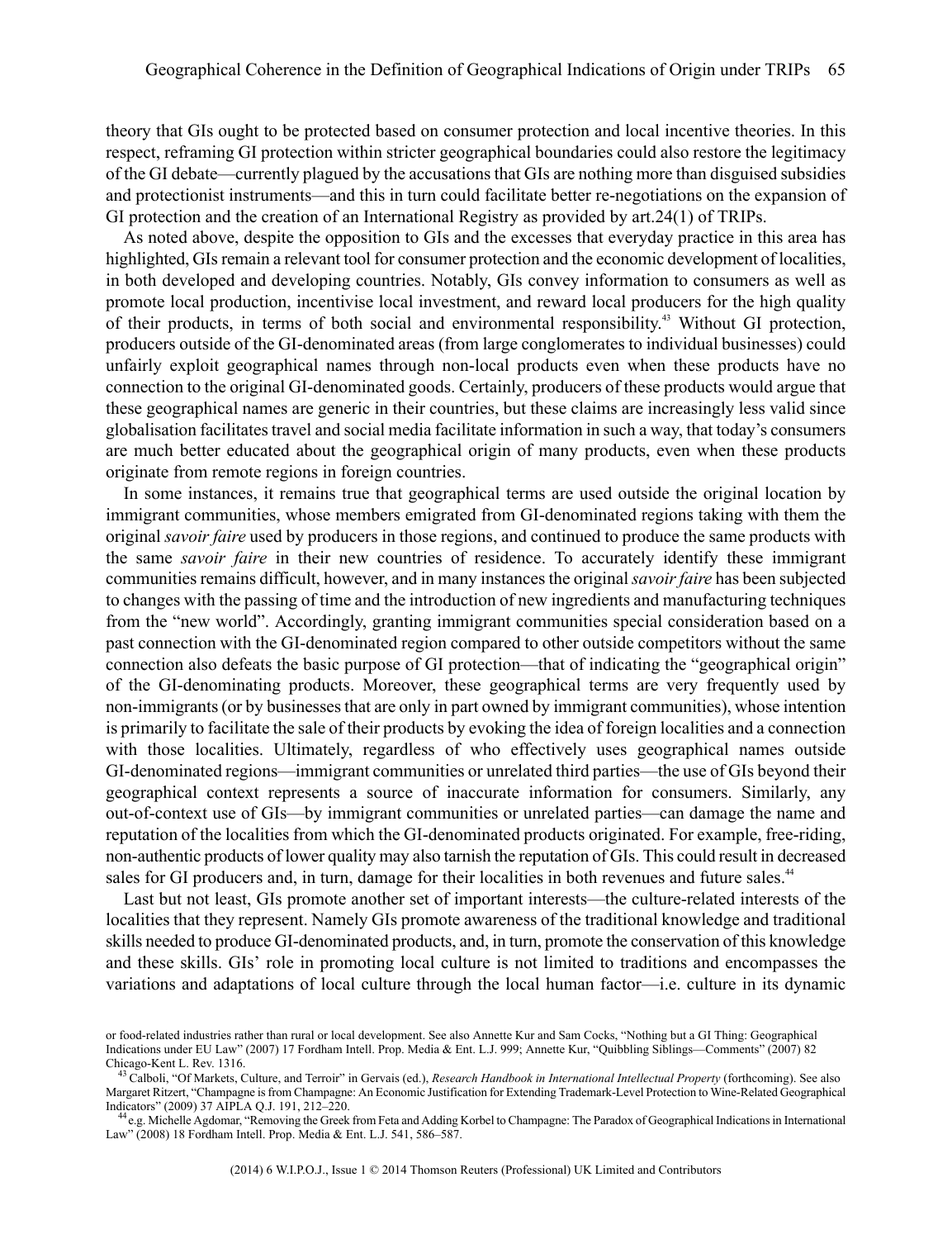interpretation.<sup>45</sup> Therefore, GIs should not be (mis)appropriated, because this could not only have long-lasting economic consequences, but also negatively impact on local culture and traditions.

Ultimately, in as much as expansive GI protection favours a certain set of corporate interests—those with a long agricultural or cultural tradition like the European Union and other parts of the "old world"—the lack of more appropriate GI protection favours another set of corporate interests—those producing similar products in the "new world" selling under names that are similar to the traditional geographical names without sharing any geographical link with those locations. Disputes over terms like Budweiser, Champagne, or Parma between "new" and "old" worlds are some illustrious examples of these conflicting interests.<sup>46</sup> Yet, these terms *are* geographical terms, which identify specific products coming from specific areas in Europe, and it is unquestionable that the North American companies that use these or similar terms as trademarks or as a generic description of their products certainly do so in part to exploit the geographical associations generated by these terms. Here again, this use of GIs outside their geographical context should not be permitted, in as much as GI producers themselves should not be permitted to shortcut the necessary geographical link that qualifies their own products for GI protection.

In summary, the debate over GI protection should converge and recognise that geography—that is, "geographical origin"—is the only reason to grant GI protection and the right to prevent third parties' use of geographical names to identify their products. In this respect, a system of protection based on a stricter *terroir* approach makes a much more compelling case in favour of GIs. Of course, opponents will continue to criticise GI protection arguing that many geographical names are generic in the "new world"—like Champagne orParmesan—and that today's modern technology can replicate the conditions of any *terroirs* almost anywhere.<sup>47</sup>

Hence, as I argued before, GI opponents should recognise that GIs secure exclusive rights only on the names of the products and not on the products themselves, which in turn implies that competitors can produce identical goods for identical markets. For example, Wisconsin cheese makers are not prevented from making mozzarella-type cheese with buffalo milk or blue-veined-type cheese, they just cannot call these products Mozzarella di Bufala Campana or Roquefort (or Gorgonzola), respectively. Moreover, as noted above, GI protection under TRIPs does not extend to the use of GIs in descriptive and comparative advertising settings (i.e. to promote their goods as "style", "like", "type" etc.) with the exception of GIs for wines and spirits under art.23. <sup>48</sup> As long as outsiders use GIs for comparative purposes without creating confusion on the part of the public about the actual origin of the products, these uses are permitted. This again makes the case of GI protection more appealing to critics, as long as producers use GIs in their accurate geographical contexts.

#### **Conclusion**

Despite suggesting that the concept of "geographical origin" is fundamental to qualifying for GI protection, the analysis of the GI debate and the details surrounding the normative foundation of this protection demonstrate that this geographical link has progressively been broadened to accommodate corporate and national interests, primarily coming from businesses from the European Union and other countries with GI-intensive industries. As a result, under the current legal definition of GIs under TRIPs, GI-denominated products may not originate entirely from the GI-denominated areas, yet producers in these areas retain the exclusive rights to use and to exclude others from using the GIs, and therefore maintain the exclusivity

<sup>45</sup> Calboli, "Of Markets, Culture, and Terroir" in Gervais (ed.), *Research Handbook in International Intellectual Property* (forthcoming) (referring to the definition of intangible cultural heritage in art.2(1) of the UNESCO Convention for the Safeguarding of the Intangible Cultural Heritage 2003).

<sup>46</sup> Calboli, "Of Markets, Culture, and Terroir" in Gervais (ed.), *Research Handbook in International Intellectual Property* (forthcoming). <sup>47</sup> Hughes, "Champagne, Feta, and Bourbon" (2006) 58 Hastings L.J. 299, 357; Raustiala and Munzer, "The Global Struggle over Geographic Indications" (2007) 18 Eur. J. Int'l L. 337, 359.

 $^{48}$  In my scholarship. I have called for a change in art.23 permitting these comparison also for GIs for wines and spirits. Calboli, "Expanding the Protection of Geographical Indications of Origin under TRIPs" (2006) 10 Marq. Intell. Prop. L. Rev. 181, 202.